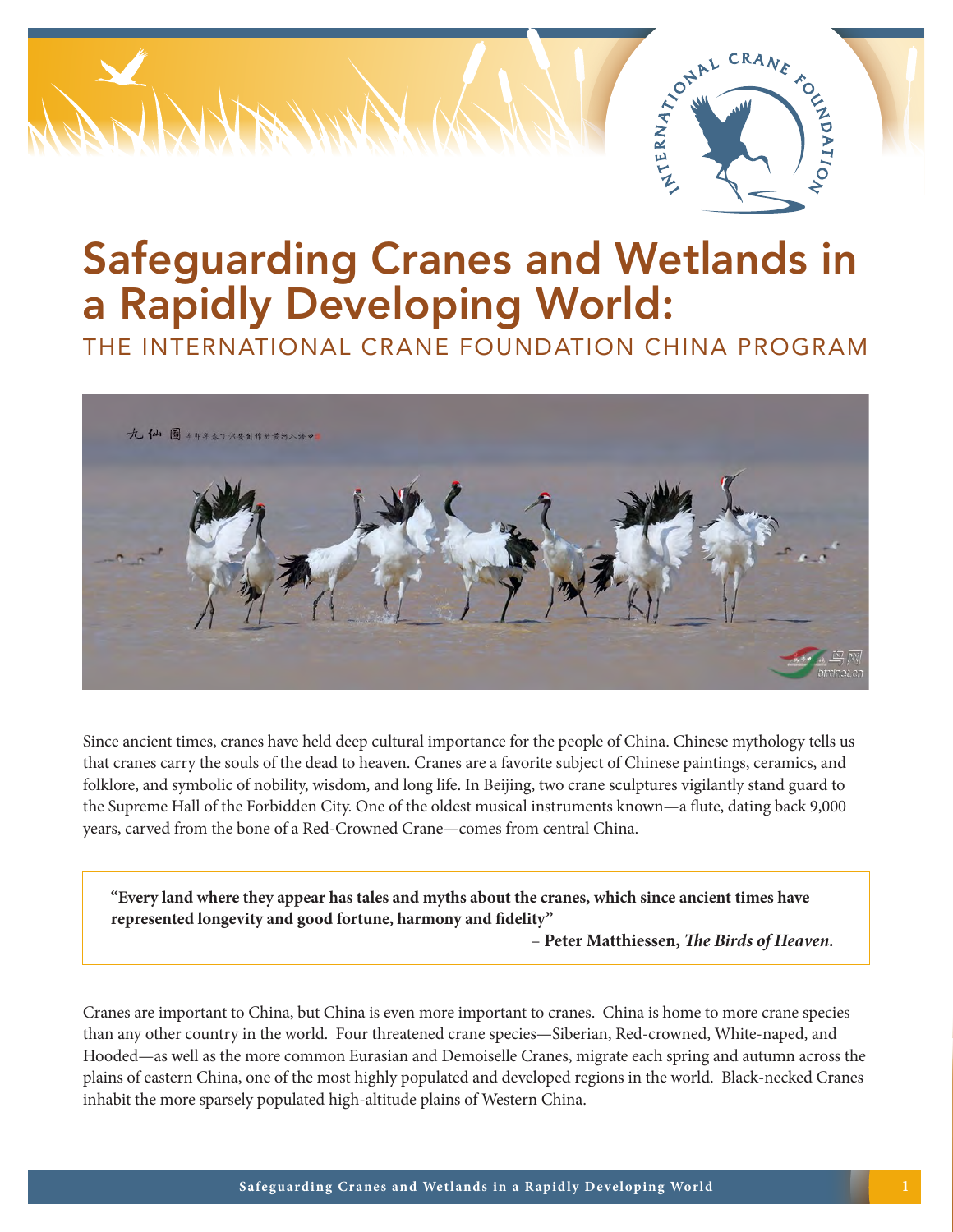- An astounding 98% of the world's 4,000 **Siberian Cranes (Critically Endangered)** winter in and around Poyang Lake in southeastern China. On migration from their breeding grounds in the Russian arctic, Siberian Cranes require a chain of critical staging sites in the Amur-Heilong River basin of northeast China to rest and refuel on their long journey. Siberian Cranes are the most aquatic crane species, seldom found far away from water. This has made them especially vulnerable to the loss and degradation of wetlands—the most important threat to the species.
- **Red-crowned Cranes (Endangered)** occur in two distinct populations in mainland Asia and the Japanese island of Hokkaido. The mainland population has been in steady decline for decades. At present, about 1,500 birds breed in China and adjacent parts of Russia. Some 500 of these birds winter along the rapidly developing Chinese coast, with the largest population centered around Yangcheng Nature Reserve, the remaining birds winter along the fragile Korean Demilitarized Zone. Critical staging areas along the migration route include the Liao River Estuary and Yellow River Delta in China. Major threats to Red-crowned Cranes include wetland loss, human disturbance, and poisoning, especially in China. Over the last fifteen years, the winter population in China has declined by more than half.
- The entire western migratory population of **White-naped Cranes (Vulnerable)** breeds in China, Mongolia, and Russia, and winters at Poyang Lake. This population has declined dramatically, from 3,000 to 1,000 birds, over the past decade. In China, White-naped Cranes share many breeding and staging areas with Red-crowned Cranes, and are likewise highly threatened by habitat loss, disturbance, and poisoning.
- **Hooded Cranes (Vulnerable)** are the most successful of China's threatened cranes. Hooded cranes breed in the boreal forests of southeast Russia and migrate through the Amur-Heilong basin of northeast China and Mongolia. About 1500 Hooded Cranes winter at Poyang Lake, Shengjin Lake, and other wetlands in the

Yangtze River basin. Most others winter near Izumi, Japan, where they are dependent on feeding stations.

• **Black-necked Cranes (Vulnerable)** breed on the high altitude Qinghai-Tibetan Plateau and adjacent mountainous areas of western China. In the winter, the birds descend to valleys and lower-altitude plateaus, where they feed extensively on waste barley and other grains left in the farm fields. The impact of climate change is pronounced across Tibet and many glaciers are rapidly melting. In the short term, wetlands in crane breeding areas may have more water available, but over the long-term they stand to lose much of their water supply from the diminishing glaciers.



#### Opportunities and Challenges in China

The deep cultural connections between China's people and cranes is reflected in the nation's significant commitment to establishing protected areas. China's 46 National Crane Nature Reserves protect 71 million acres across the country. However, all of China's cranes continue to be significantly threatened by the loss and degradation of wetlands due to conversion for agriculture and the diversion of water for human use in China's burgeoning cities. Fragmentation of remaining habitats is also severe. Just 8% of habitat used by wintering Red-crowned Cranes in the 1980s in China is still available.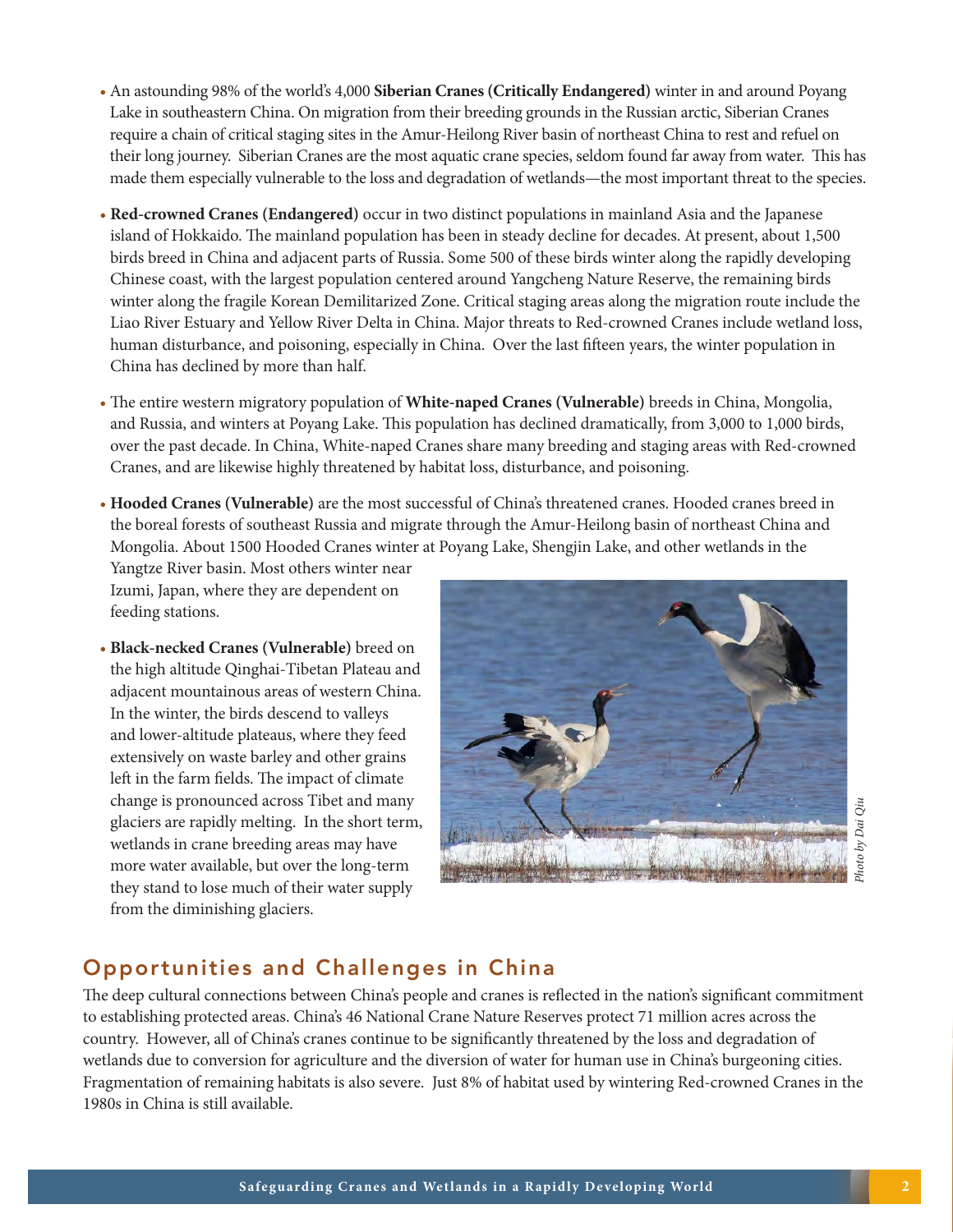Loss of habitat forces cranes into closer proximity to people, where they are increasingly vulnerable to chemical toxins, power line collisions, and poisons and snares set out by poachers. Livestock and human disturbance can prevent cranes from successfully rearing their chicks or using otherwise suitable habitats.

Just recently, poisons have emerged as a significant threat and are likely a major factor behind declines in the populations of wintering Red-crowned and White-naped Cranes in China. The poisoning is not intentional; poisoned grain is spread on fields and wetland edges as bait to catch ducks and geese. However, the cranes increasingly feed on these waste grains and become accidental victims.

The Chinese Government now devotes substantial financial resources to conservation. Increasingly ecosystem values and biodiversity are considered in land and water management and planning. But the rapid pace of economic development, with limited technical or regulatory oversight, means that many development projects continue to have a negative impact on cranes and their habitats.

## OUR IMPACT

ICF was among the first international NGOs to work on conservation in China, beginning when founder George Archibald visited Beijing in 1979. ICF's long history of engagement, achievement, and positive approach to problemsolving, and our commitment to helping the Chinese government achieve its conservation objectives, have made us a partner of choice.

ICF's activities in China have undergone significant changes over the last four decades. In the early years, ICF provided essential information and vital funding to scientists investigating the status of cranes in China. In the 1980s our role shifted more toward providing advice on management approaches and improving protection of the many nature reserves established for cranes. In the 1990s, we emphasized support for international technical exchanges involving Chinese reserve managers and biologists, and research to provide a stronger scientific basis



for conservation planning and management. In 2017, ICF formally registered as a Non-Government Organization operating in China under their new law governing overseas organizations in country, and was honored by China's State Forestry Administration for our long-term partnership. We now have a China Program Office in Beijing, through which we support our core mission in China.

Our China Program now focuses on three key regions: the Amur-Heilong River basin in northeast China; Poyang Lake in the Yangtze River basin in southern China; and the Qinghai-Tibetan Plateau and adjacent mountainous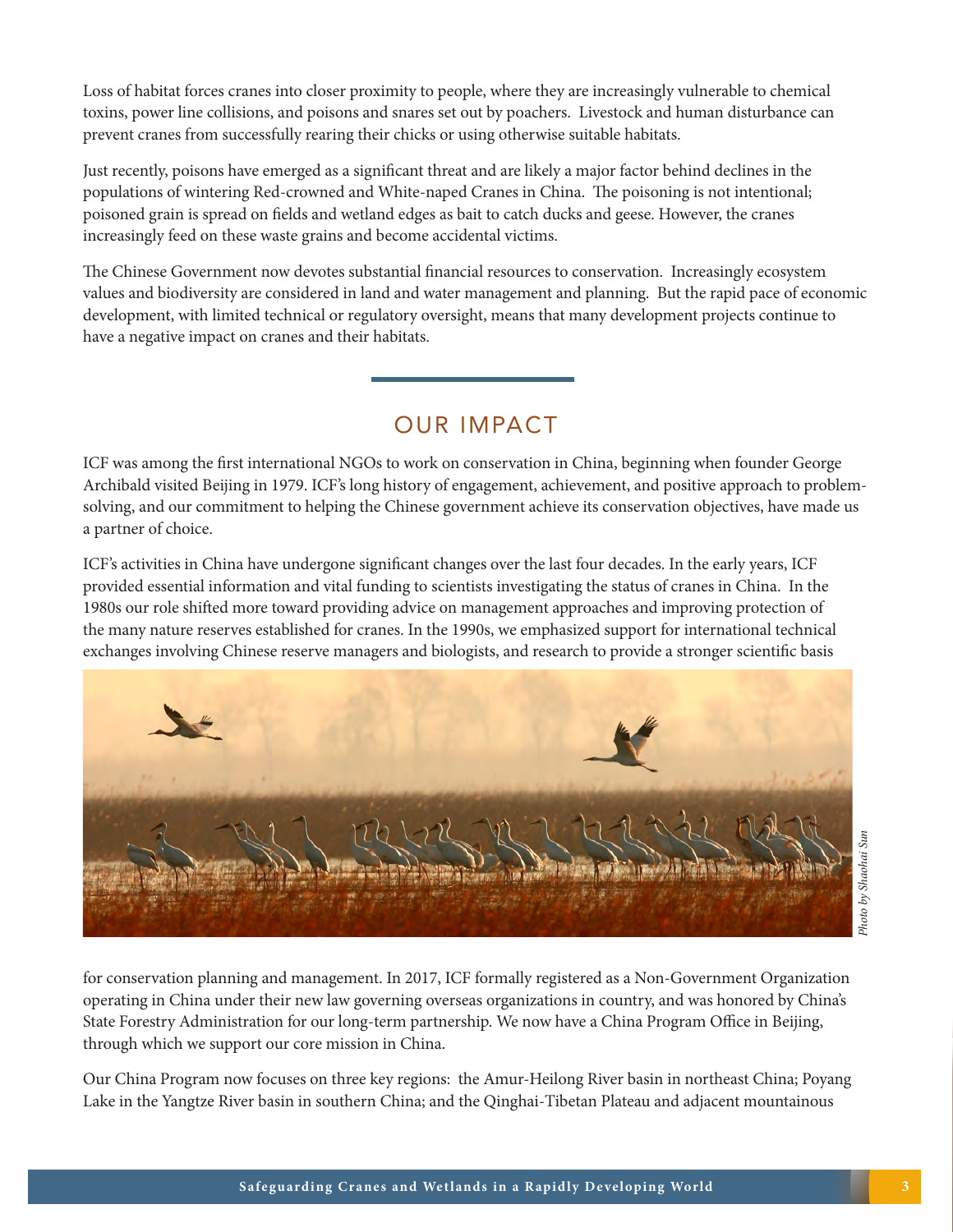areas of western China. These sites are critical to the survival of China's threatened cranes, and to the diverse and abundant wildlife—and the people—who likewise depend on these productive lands. At each site, we draw on the deep cultural and spiritual connection that cranes inspire to safeguard these spectacular birds. We champion them as flagships for saving some of the most important wetlands on Earth, and as ambassadors for international goodwill and cooperation across political boundaries.

#### Securing wetlands and water in the Amur-Heilong Basin

The Amur-Heilong Basin is home to some of the world's outstanding wetlands and wildlife, including six crane species. Many protected areas—Zhalong, Momoge, Xianghai, and Dalai Lake National Nature Reserves in

China; Muraviovka Park and Daurski Nature Reserve in Russia; and Daguurun Nature Reserve in Mongolia—have been established here to protect the most important breeding grounds for Red-crowned and White-naped Cranes, and vital staging areas for Siberian and Hooded Cranes. The International Crane Foundation works with partners in China, Russia, and Mongolia to address serious threats to key wetlands in these arid landscapes. These threats include water shortages caused by the diversion of river inflows to thirsty cities, conversion of floodplains to agriculture, and other water alterations that degrade wetlands and trigger uncontrolled fires and the spread of invasive species. At Momoge



Photo by Crane Wu *Photo by Crane Wu*

National Nature Reserve, for example, we were instrumental in rerouting water from agricultural areas to re-flood wetlands that now provide healthy stopover conditions for Siberian Cranes. We have recently focused on reducing the incidence of crane poisoning, in an effort to arrest the alarming declines in Red-crowned and White-naped Crane populations. We also work to prevent power line collisions near roosting sites, and to reduce chemical toxins in the water and in the foods that cranes eat. Our key projects in the Amur-Heilong basin include:

- In cooperation with Hui River Nature Reserve in China, monitoring nest productivity of Red-crowned Cranes and leading outreach efforts to reduce nest disturbance from people and livestock. (Over the past decade, our work has resulted in a ten-fold increase in the number of fledged chicks.)
- Providing management guidance to wetland managers at Zhalong Nature Reserve in China (another important breeding site for Red-crowned Cranes), based on ten years of research and monitoring of waterbirds, hydrology, water quality, and vegetation.
- In partnership with Mongolian scientists, capturing and marking White-naped Cranes and tracking their movements across East Asia, allow us to identify key stopover sites in China needing protection. We assess the water requirements of these sites, monitor nest success, and work with herding communities to reduce nest disturbance from horses and dogs.
- Supporting wetland experts from the U.S. Geological Survey and U.S. Fish & Wildlife Service to assist Momoge, Xianghai, and other flyway nature reserves with best management practices and restoration guidelines for wetlands in arid regions.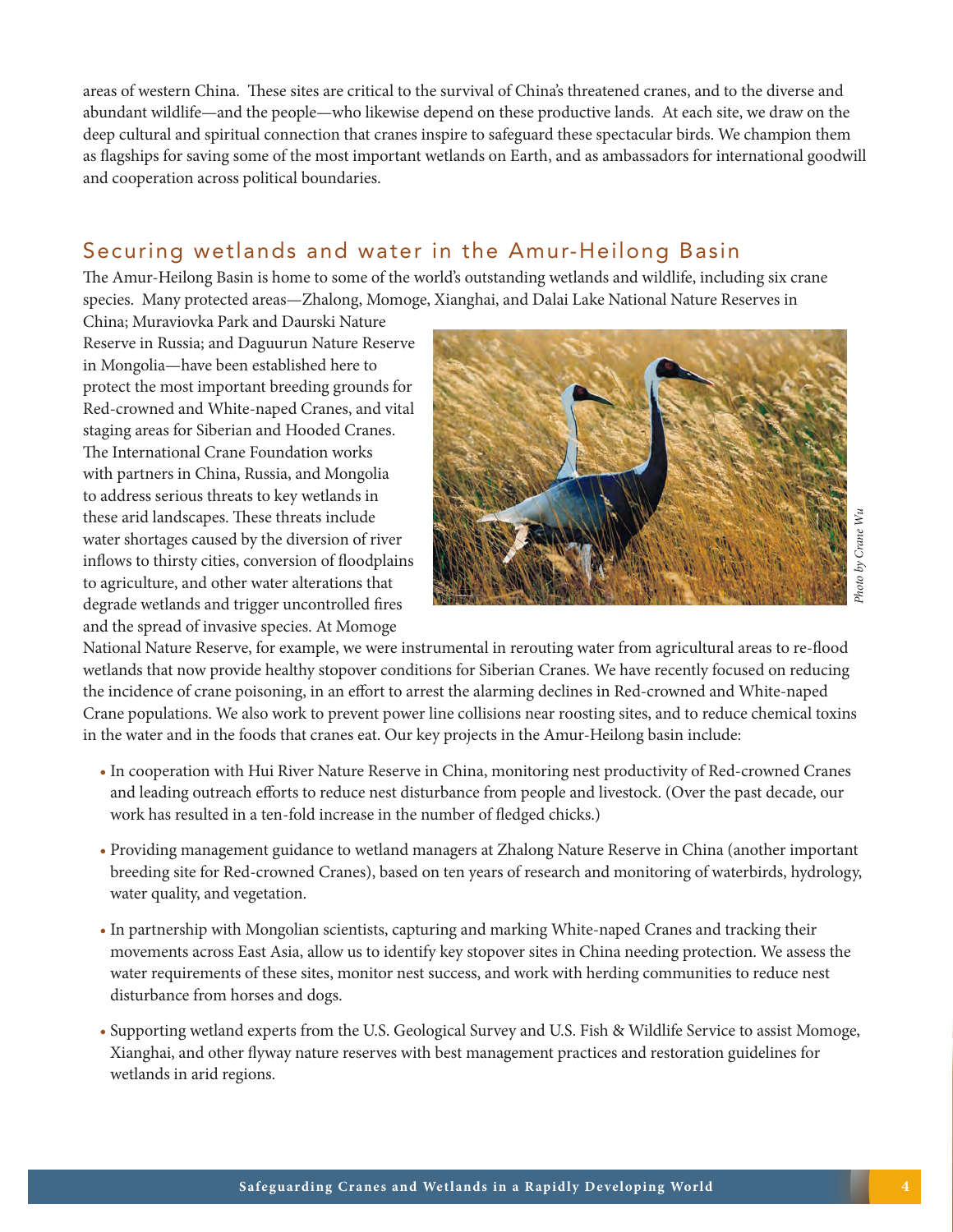Safeguarding Poyang Lake—the most important wetland in East Asia

• Coordinating synchronized migration counts across eastern China for thirty major wetlands, enabling more

• Raising community awareness throughout the flyway, using visually-appealing materials to emphasize the

importance of cranes and wetlands and the need to address such threats as poisons, snares, nest disturbance, and

accurate tracking of population numbers, trends, and threats for imperiled cranes.

Poyang Lake is the largest lake in China and home to more than 400,000 wintering waterbirds, the most of any site in East Asia. Poyang provides winter habitat for almost all of the world's Siberian Cranes and significant wintering

populations of White-naped Cranes, Hooded Cranes, Oriental White Storks, Swan Geese, Tundra Swans, and many other species of conservation concern. The incredible productivity of Poyang Lake is sustained by the significant natural variations in its water levels, between and among years. This special ecosystem is now threatened by dams and water diversions in the surrounding watershed that are fundamentally altering the hydrological system. Declining water quality is reducing the availability of aquatic food plants that cranes and other tuber-feeding birds require. For thirty years, the International Crane Foundation has cooperated with Poyang Lake Nature Reserve to study the ecological relationships among cranes, aquatic

wetland degradation and destruction.



plants, and water levels, providing critical data for evaluating future water projects and management schemes. The situation has recently become even more complex as some Siberian Cranes have for the first time shifted to foraging in rice paddies and lotus ponds. This shift could open up vast agricultural lands for foraging. However, it could also make the cranes more vulnerable to ingestion of the poisoned grains that farmers spread to catch ducks and geese, or to snares and toxins that are set near the water. To safeguard the future of Poyang Lake and its abundant waterbirds, we are:

- Evaluating the scale and impact of poisoned grain bait and snares on crane populations, conducting public awareness campaigns to reduce these practices, and promoting legislation to make them illegal.
- In cooperation with Ocean Outcomes and Poyang Lake and Nanjishan National Nature Reserves, developing a pilot program that integrates waterbird conservation and sustainable fisheries management.
- Monitoring long-term ecological change through bi-annual basin-wide waterbird surveys, and gap-filling studies of vegetation, hydrology, and water quality.
- Researching the impacts of shifting Siberian Crane foraging patterns on their nutrition and breeding success.
- Facilitating community involvement in conservation and community-based tourism; reducing threats to cranes through community awareness programs; and encouraging appropriate behaviors that reduce harassment of cranes by photographers and visitors.